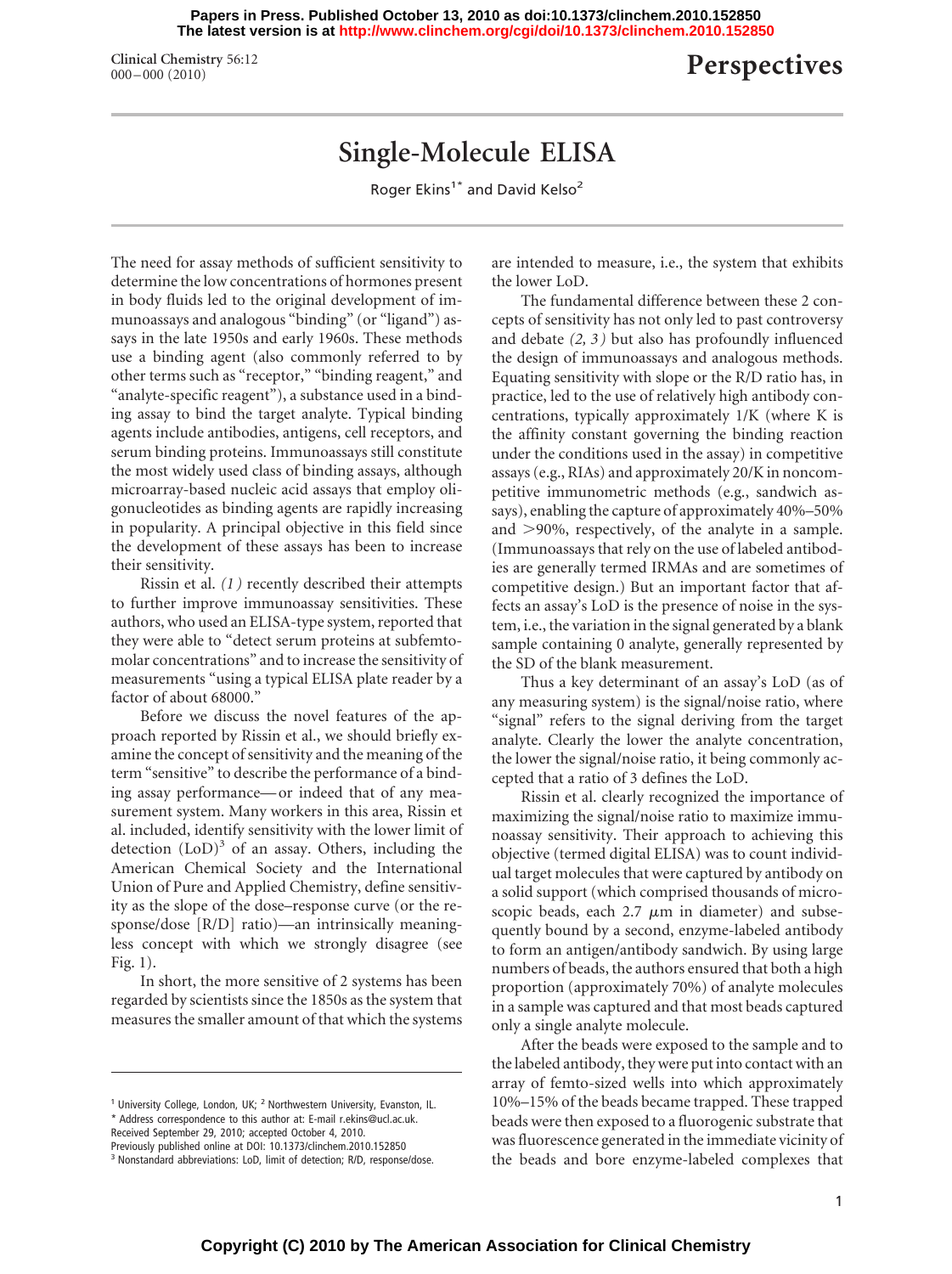

This image was placed on a clinical chemistry discussion website in 1999. Of the 120 respondents, approximately 48% opted for balance A, approximately 48% opted for balance B, and approximately 5% were undecided. Note that International Union of Pure and Applied Chemistry defines the sensitivity of a balance as the movement of the pointer across the scale when a weight is placed on the pan; the American Chemical Society as the angular rotation of the balance arm [see (7)]. Both are examples of the R/D definition of sensitivity.

were observable as individual—and countable pinpoints of light.

The strategy of counting target analyte molecules to which labeled antibody is bound (as opposed to measuring the signal generated by an aggregate of target molecules as in conventional ELISAs) has much, in principle, to commend it. For example, in an assay that requires measurement of fluorescent signals, background noise may be created by the instruments used to detect the fluorescence, the support matrix on which captured analyte molecules are located, and the resulting nonspecific binding of labeled antibodies. Counting of molecules to which a fluorogenic enzyme is attached reduces some—though not all— of the noise from these sources.

So, have Rissin et al. succeeded in their aim, and transformed the immunodiagnostics field by developing a method capable of determining subfemtomolar protein concentrations?

First it must be noted that similar sensitivity claims were made for 2 methods described in reports published some 30 years ago *(4, 5 )*. Both methods relied on enzymes as signal amplifiers. One of these methods, which used a fluorogenic substrate and fluorescence measurement, was claimed to have an LoD (for mouse IgG) of 24 000 molecules/L, or 40 zmol/L *(4 )*. The other method, which used a radioactive substrate  $([{}^{3}H]$ AMP) and measurement of  $[{}^{3}H]$ adenosine, was reported to have an LoD of 600 molecules/L (or 1 zmol/L) of cholera toxin after an incubation time of 1000 min *(5 )*, an LoD that was some 1000-fold lower than the LoDs of both an RIA and of a conventional ELISA that relied on color measurement. In short, both methods yielded sensitivities (as assessed by LoD) considerably superior to that achieved by Rissin et al.

In addition, both of these older assays employed reagents and methods within the compass of a competent biochemist, albeit respectively requiring measuring instruments (i.e., a fluorometer and liquid scintillation counter) not found in every laboratory.

One might therefore ask: why did these reports, and the methods described therein, not attract the attention now accorded to the report by Rissin et al.? Although the actual reasons must remain a subject of conjecture, we believe the principal reason for the lack of attention was that these methods were much ahead of their time. Both labeled antibody and ELISA methods were proposed in the late 1960s, but more than 10 years later the only labeled antibody method in common use was an assay for hepatitis-B antigen; indeed, doubts still persisted regarding the relative sensitivities of RIAs and IRMAs.

Moreover, factors other than sensitivity (e.g., precision, working range, performance time, and cost) are also relevant an assay system's clinical utility. Of increasing importance in this context is the ability to simultaneously assay multiple analytes in the same sample, primarily because knowledge of their concentrations may be of clinical importance. But most clinically important analytes (e.g., hormones such as human chorionic gonadotropin, thyroid-stimulating hormone, and human growth hormone) are of heterogeneous molecular composition, comprising (variable) mixtures of isoforms, each differing in molecular structure and (potentally) biological activity.

However, assays of analytes that differ between samples—termed "comparative" in the 1950s by Gaddum and Finney—are inevitably method dependent and cannot be standardized. Thus, results yielded by different immunoassays of such analytes typically dif